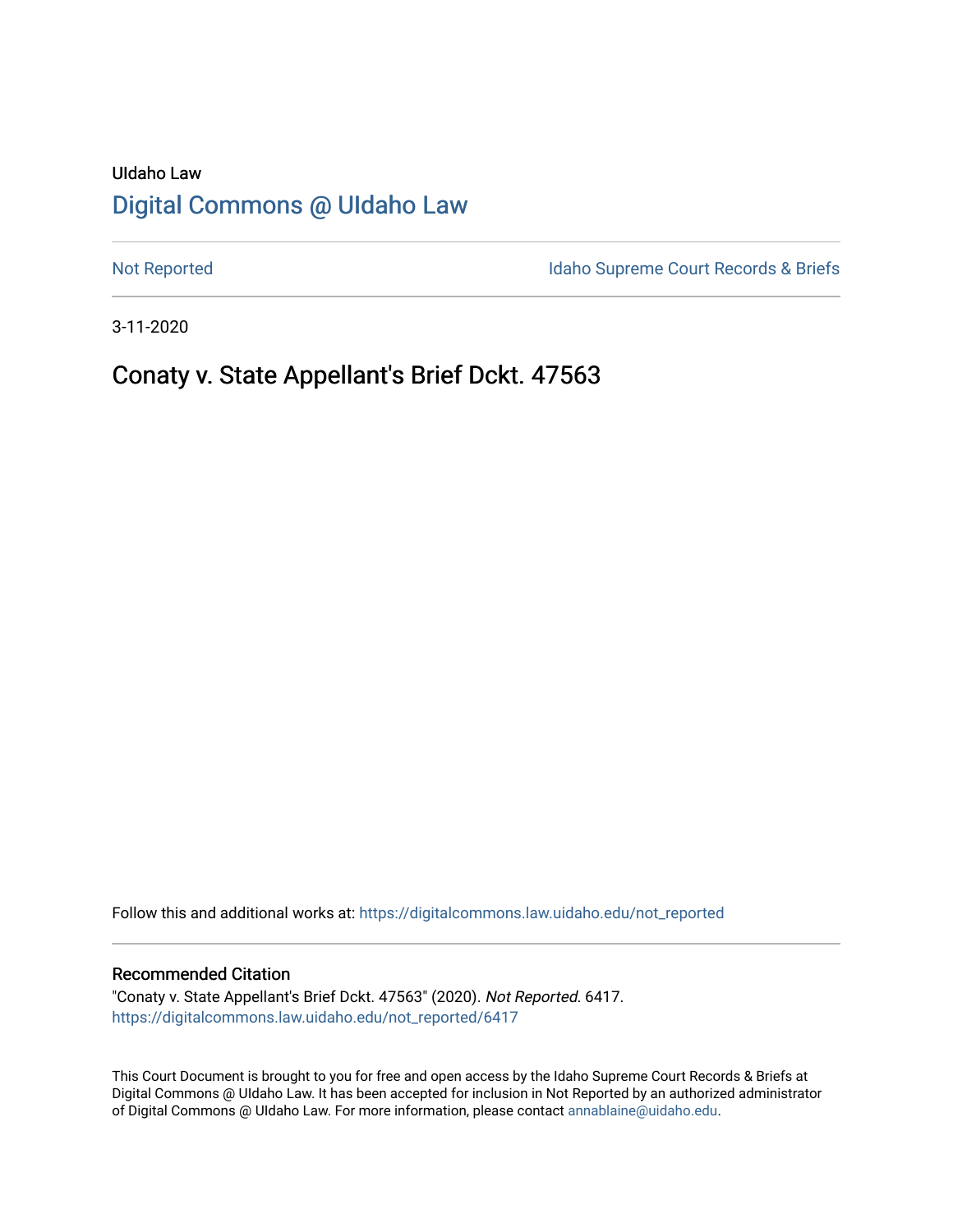Electronically Filed 3/11/2020 10:54 AM Idaho Supreme Court Karel Lehrman, Clerk of the Court By: Murriah Clifton, Deputy Clerk

### IN THE SUPREME COURT OF THE STATE OF IDAHO

)

)

)

)

CHRISTOPHER MICHAEL CONATY, )

Petitioner-Appellant, (1)

 $\mathbf{v.}$  )

STATE OF IDAHO,

Respondent. )

NO. 47563-2019

ADA COUNTY NO. CV0l-18- 17506

APPELLANT'S BRIEF

## BRIEF OF APPELLANT

### APPEAL FROM THE DISTRICT COURT OF THE FOURTH JUDICIAL DISTRICT OF THE STATE OF IDAHO, IN AND FOR THE COUNTY OF ADA

## HONORABLE SAMUEL A. HOAGLAND District Judge

ERIC D. FREDERICKSEN State Appellate Public Defender I.S.B. #6555

**MAYA P. WALDRON** Deputy State Appellate Public Defender I.S.B. #9582 322 E. Front Street, Suite 570 Boise, Idaho 83702 Phone:(208)334-2712 Fax: (208) 334-2985 E-mail: documents@sapd.state.id.us

**ATTORNEYS FOR DEFENDANT-APPELLANT**  **KENNETH K. JORGENSEN**  Deputy Attorney General Criminal Law Division P.O. Box 83720 Boise, Idaho 83720-0010 (208) 334-4534

ATTORNEY FOR PLAINTIFF-RESPONDENT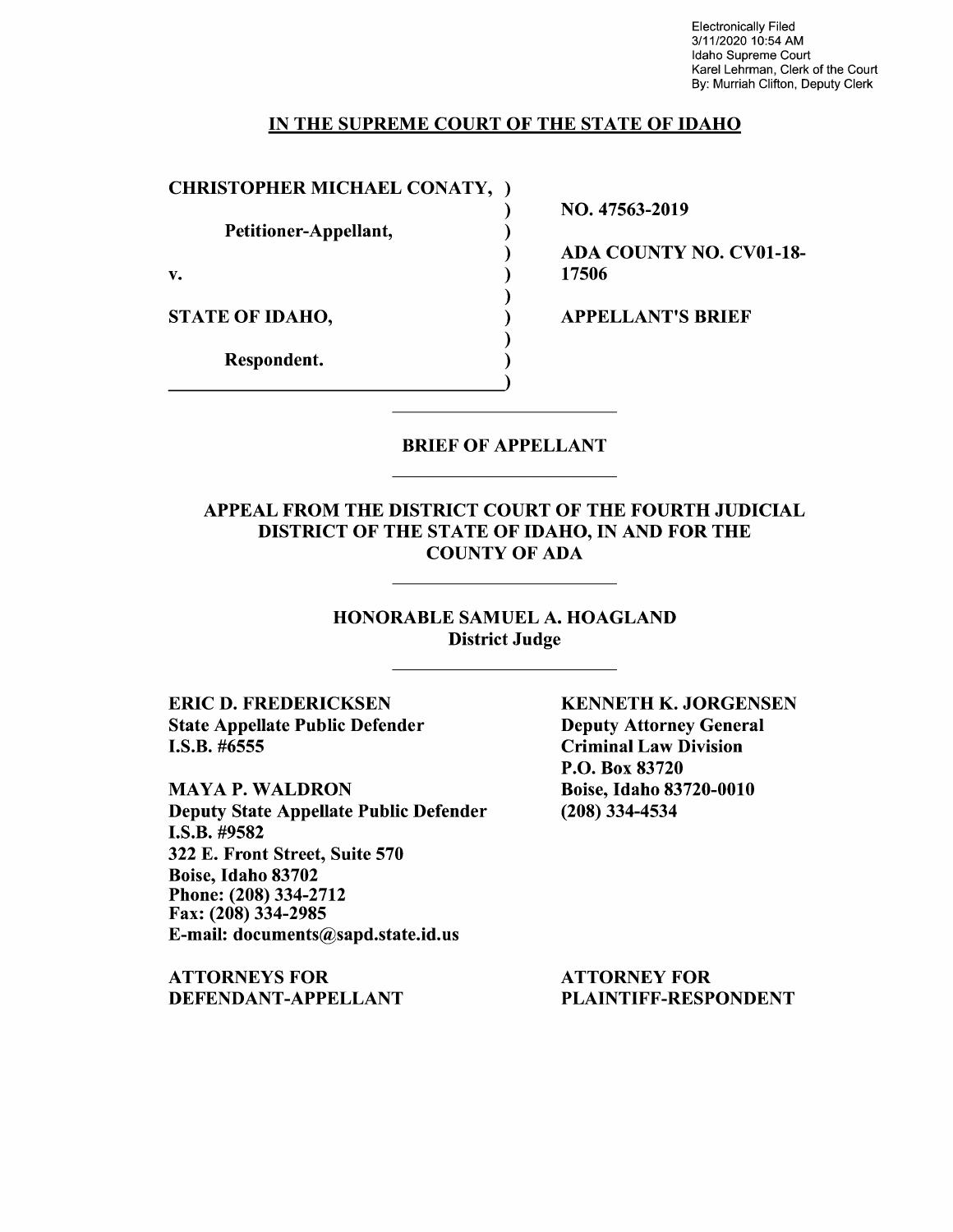## **TABLE OF CONTENTS**

## PAGE

| Statement of Facts and                                                                                                                                                                            |
|---------------------------------------------------------------------------------------------------------------------------------------------------------------------------------------------------|
|                                                                                                                                                                                                   |
|                                                                                                                                                                                                   |
| The District Court Erred By Summarily Dismissing Mr. Conaty's<br>Petition For Post-Conviction Relief Because His Claim That His<br>Trial Attorney Was Ineffective For Failing To Communicate With |
|                                                                                                                                                                                                   |
| B. Mr. Conaty's Claim That He Would Not Have Pled Guilty, But For His<br>Trial Attorney's Failure To Communicate With Him, Raised A                                                               |
|                                                                                                                                                                                                   |
|                                                                                                                                                                                                   |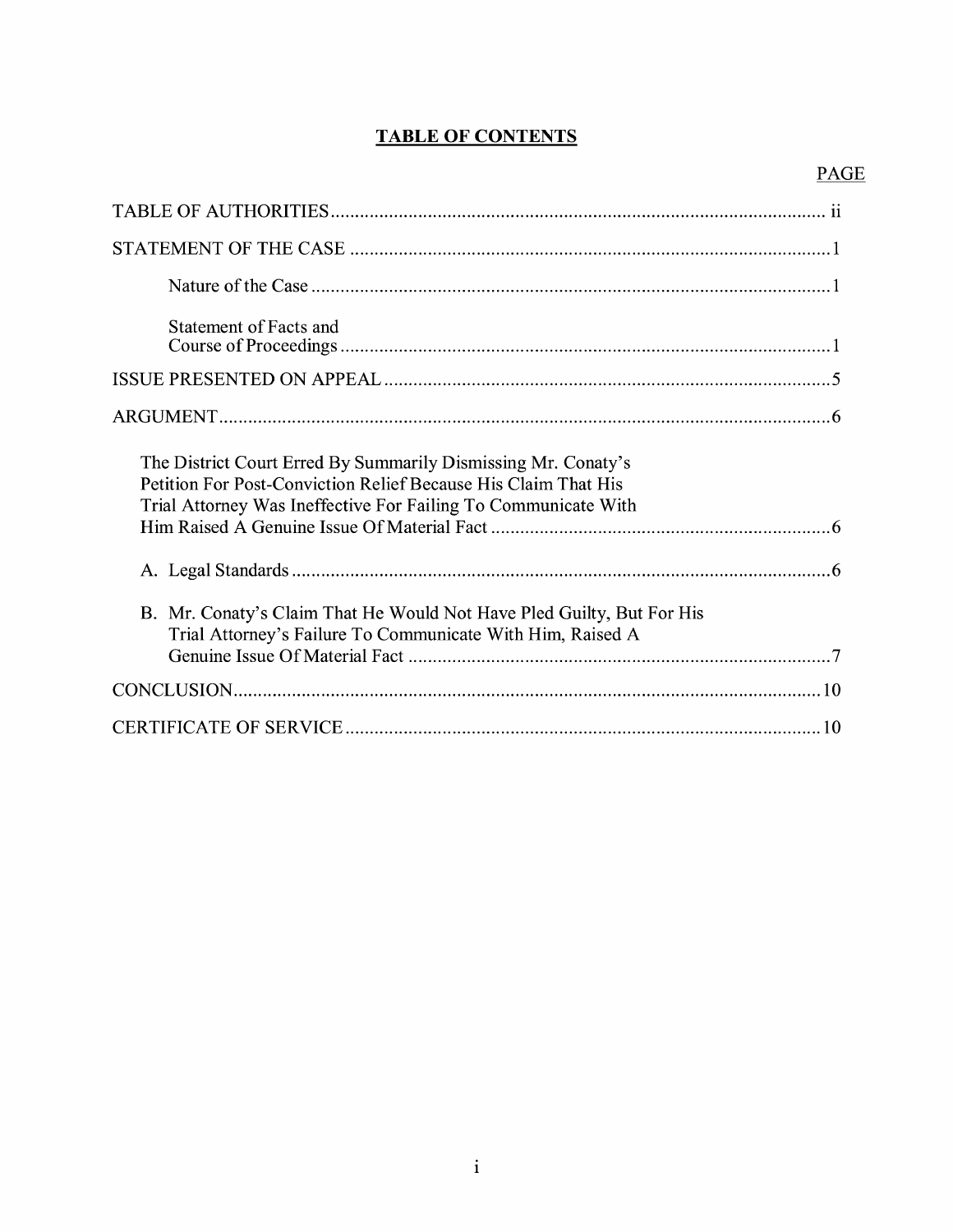## **TABLE OF AUTHORITIES**

## Cases

## **Statutes**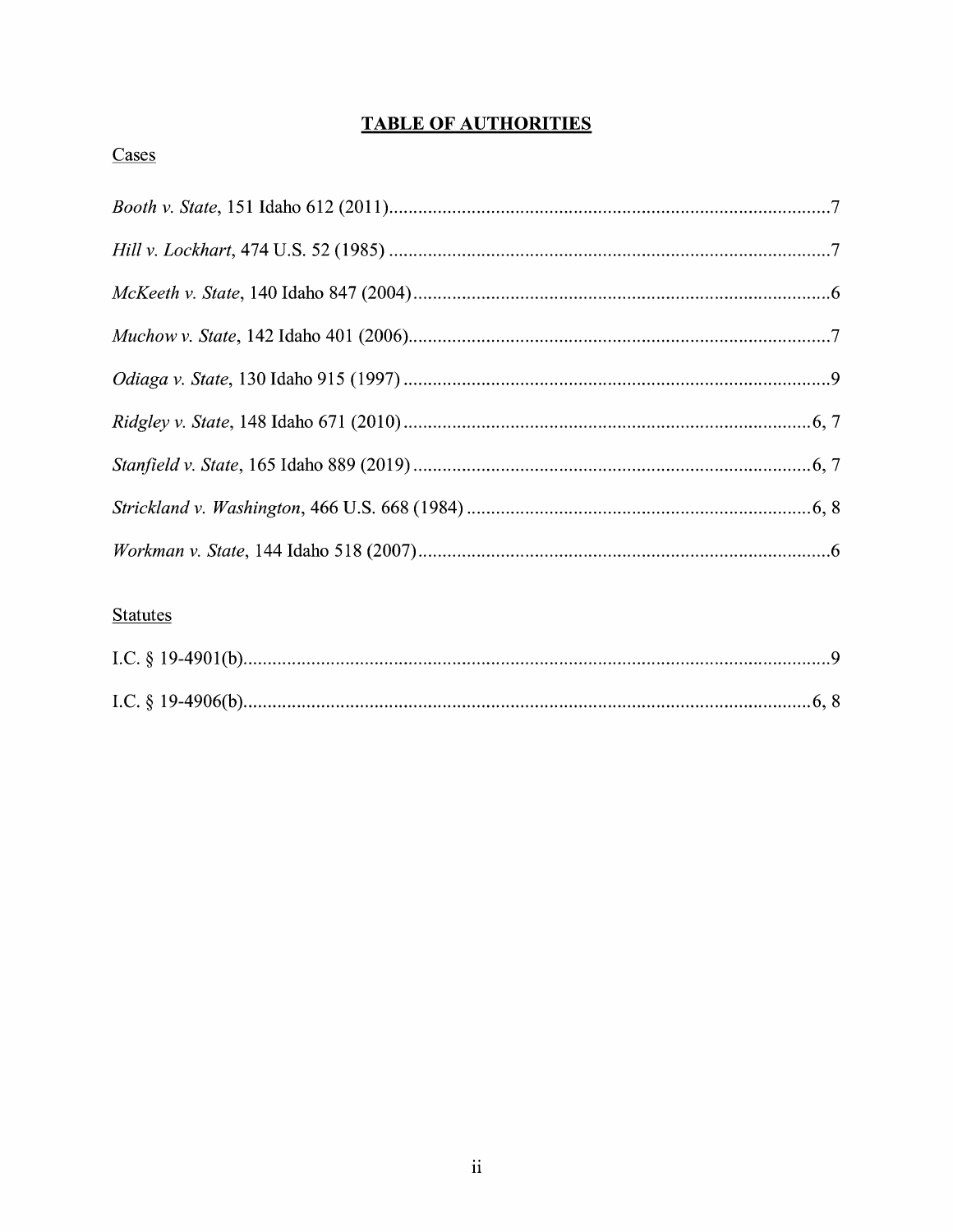#### STATEMENT OF THE CASE

### Nature of the Case

Christopher Michael Conaty appeals from the district court's judgment dismissing his petition for post-conviction relief. Because Mr. Conaty's claim that his trial attorney was ineffective for failing to communicate with him raised a genuine issue of material fact, the district court erred by summarily dismissing that claim. This Court should vacate the judgment and order dismissing Mr. Conaty's post-conviction petition, and remand this case to the district court for further proceedings on his claim regarding counsel's failure to communicate.

#### Statement of Facts and Course of Proceedings

Mr. Conaty pled guilty to aggravated battery in Ada County Case No. CR-01-16-36106, and was sentenced to serve between three and twelve years in prison, to run consecutively to the sentence he was serving for an earlier conviction. (R., p.59.) He filed a timely petition for postconviction relief alleging, among other things,  $\frac{1}{1}$  that his "attorney only met with [him] one time, therefore didn't have time to adequately prepare [his] case." (R., p.8.) In his affidavit, he elaborated: "[M]y attorney only came out to meet with me one time. I would call asking her to do things for my case. She said not to speak about it over the phone. Finally we had an appointment she sent a letter cancelling it. By the time she came to see me we had less than 45 days until trial with deadlines due only a couple weeks to do anything for me." (R., p.11.) He also attached letters from his trial attorney in which she apologized for not visiting him (R., pp.13-14), and his guilty plea advisory form, in which he wrote that there were witnesses who could show he was innocent, his attorney refused to file motions for him or call witnesses at

 $<sup>1</sup>$  Mr. Conaty raised additional claims in his original and amended petitions, but does not advance</sup> those claims on appeal.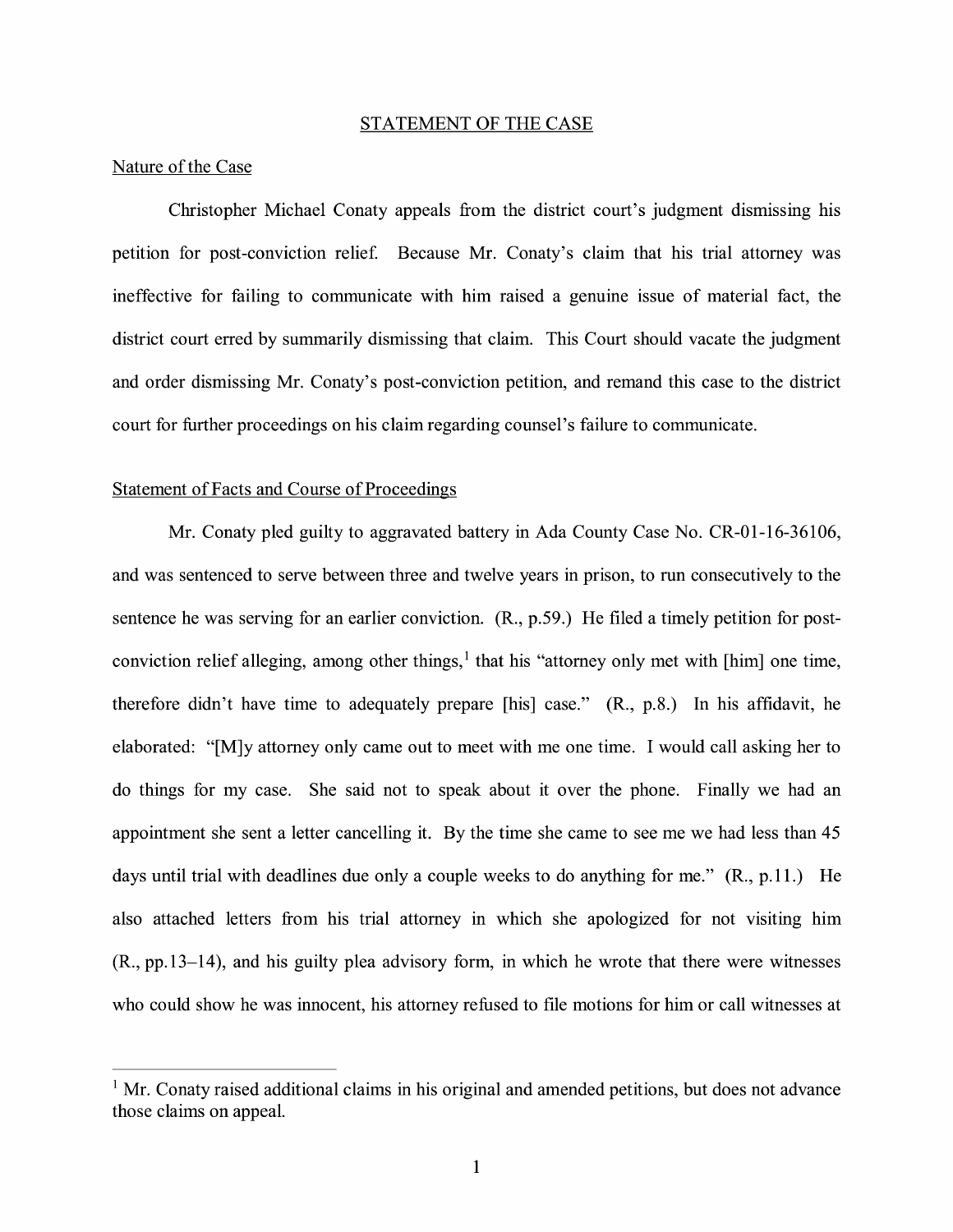trial, he was not satisfied with his attorney, and he believed his attorney was ineffective (R., pp.19-27).

After being appointed counsel, Mr. Conaty filed an amended petition which incorporated his original petition and reiterated that his trial attorney was ineffective for failing to communicate with him and that, absent that deficiency, he would have gone to trial rather than

plead guilty:

15. Counsel failed to communicate with the Petitioner more than once, in person or telephonically, prior to his guilty plea. This is particularly important as there was no video surveillance of the incident, and the defense primarily relied on eyewitness observations of the Petitioner and the complaining witness.

16. In fact, Counsel even refused to communicate by phone, despite her stated inability to meet with the Petitioner due to inclement weather.

 $\ldots$ 

18. A case of this magnitude and the complexities therein, warrants greater communication than one in-person visit to the prison.

20. By the time that Counsel fmally met with the Petitioner, he was only 45 days from trial.

21. Consequently, he had lost confidence that he would be adequately represented if he had proceeded to trial.

22. The Petitioner pled guilty only out of concern that his attorney would be unprepared at the time of trial, due to her established lack of communication.

23. Had Counsel provided adequate communication with the Petitioner, he would have proceeded to trial.

(R., pp.52-53.)

The State denied many of Mr. Conaty's allegations and moved for summary dismissal.

(R., pp.80-84.) It provided the court with transcripts of the preliminary hearing, the entry of plea hearing, and the sentencing hearing. (R., pp.85-110.) In its memorandum in support of summary disposition, the State argued that Mr. Conaty's claim that his attorney was ineffective for failing to communicate did not raise a genuine issue of material fact. (R., pp.135-37.) As for deficient performance, the State asserted that Mr. Conaty failed to disclose all of the facts to the court, including that he did go to trial on April 24, 2017, but the court declared a mistrial; he did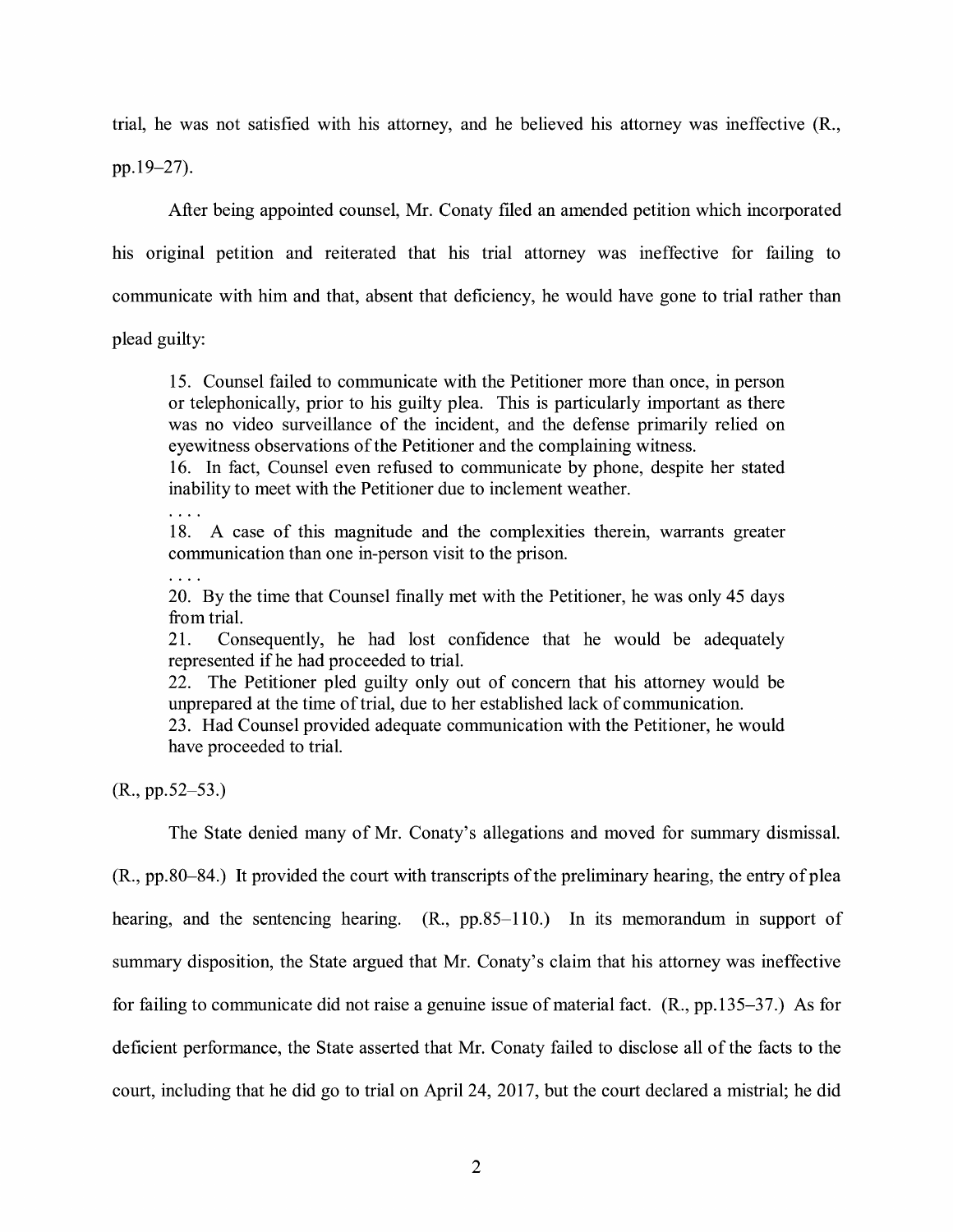not provide any admissible evidence about any communications with his attorney between April 24, 2017, and his guilty plea on July 27, 2017; and he told the court when pleading guilty that he did not need more time with his attorney. (R., pp.135-36.) As for prejudice, the State argued that his claim that he would have gone to trial had his attorney communicated with him was unsupported by any evidence and contrary to the uncontroverted facts. (R., pp.136-37.)

Mr. Conaty responded to the State's motion by arguing that his sworn affidavit explained that "he had not met with his attorney more than once prior to pleading guilty, that his attorney flatly refused to speak with him even by phone, that his faith was shaken in his attorney by the time he chose to plead guilty, and that his shaken faith induced him to plead guilty rather than proceeding to trial." (R., p.149.) That Mr. Conaty met with his attorney to fill out a guilty plea questionnaire had no bearing on his attorney's failure to communicate with him prior to making the decision to plead guilty, and the guilty plea questionnaire itself indicated that Mr. Conaty was unhappy with his attorney.  $(R., pp.148-49.)$  Thus, Mr. Conaty had presented sufficient evidence to require an evidentiary hearing. (R., p.149.)

After holding a hearing on the State's motion *(see generally* Tr.), it summarily dismissed Mr. Conaty's ineffective assistance of counsel claim regarding his attorney's failure to communicate. It explained that, assuming defense counsel only met with Mr. Conaty once and was thus deficient, Mr. Conaty had not shown prejudice:

Here, Petitioner claimed that he did not feel confident to proceed to trial given his attorney's lack of communication. However, the record is clear that he did in fact proceed to trial, which ended in a mistrial. Petitioner answered under oath on the Guilty Plea Advisory Form that he had sufficient time to discuss the case with his attorney. Petitioner affirmed under oath at the change of plea hearing that he had the time and opportunity to ask his attorney any question that he might have had about anything he did not understand. The only complaint lodged by the Petitioner in the Guilty Plea Advisory Form and at the change of plea hearing was that his attorneys failed to file motions and call witnesses for trial. It is clear that Petitioner communicated these desires to his attorney(s), but for tactical and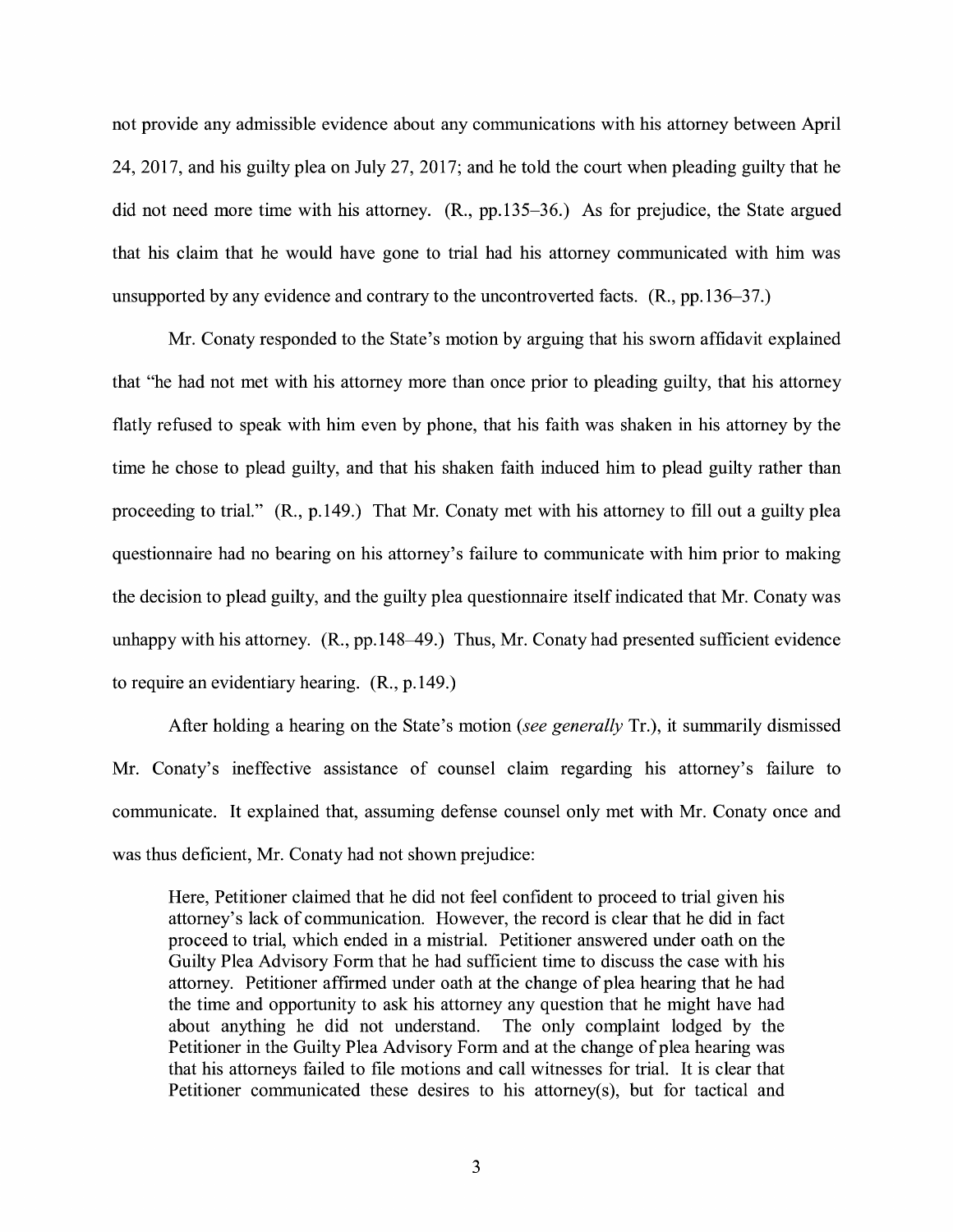strategic reasons, they did not follow through with Petitioner's requests. Petitioner failed to specifically set forth how more time with his attorney would have changed his decision to plead guilty given his statements made under oath that he believed he had sufficient time to discuss pleading guilty with his attorney.

(R., p.167.) The court entered a judgment dismissing the petition (R., p.191), and Mr. Conaty timely appealed (R., pp.193-96).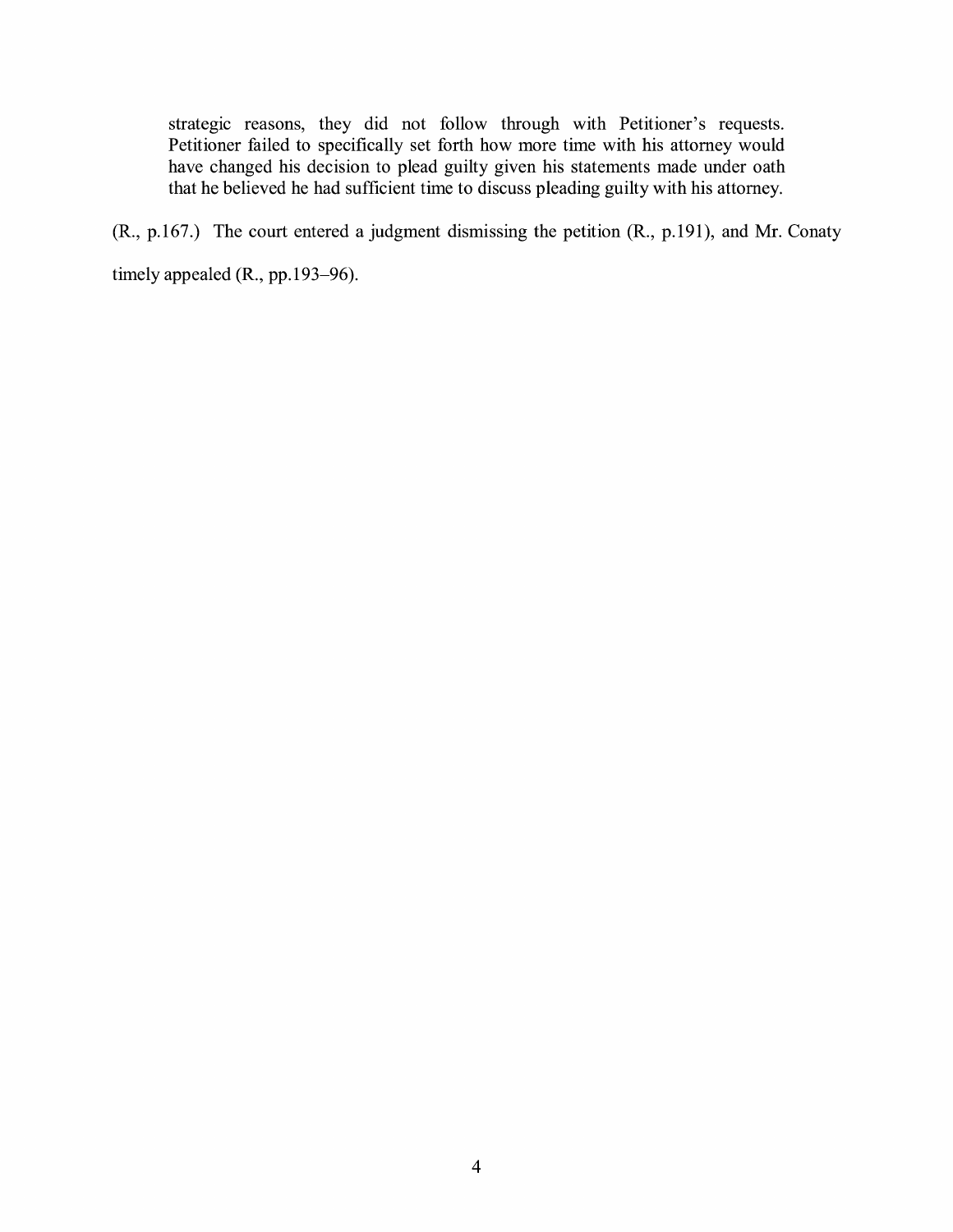## ISSUE

Did the district court err by summarily dismissing Mr. Conaty's petition for post-conviction relief because his claim that his trial attorney was ineffective for failing to communicate with him raised a genuine issue of material fact?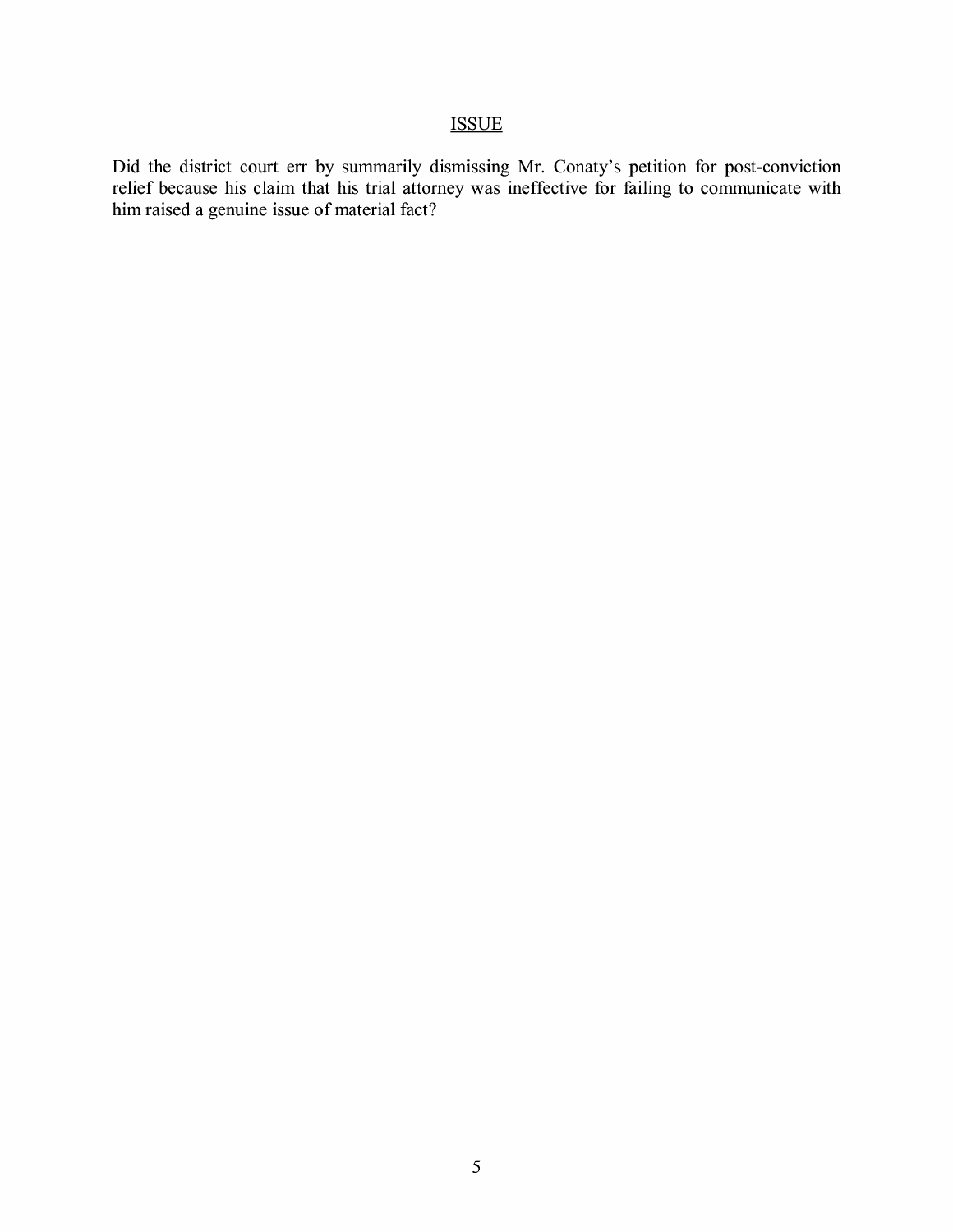#### ARGUMENT

## The District Court Erred By Summarily Dismissing Mr. Conaty's Petition For Post-Conviction Relief Because His Claim That His Trial Attorney Was Ineffective For Failing To Communicate With Him Raised A Genuine Issue Of Material Fact

The district court dismissed Mr. Conaty's claim that his attorney was ineffective for failing to communicate with him after concluding that the record contradicted his sworn assertion that, had his attorney adequately communicated with him, he would not have pled guilty and would have gone to trial. Because the record does not contradict, and even supports, Mr. Conaty's asserted prejudice, the district court erred by dismissing that claim.

#### A. Legal Standards

Post-conviction cases are civil in nature. *Stanfield v. State,* 165 Idaho 889, 454 P.3d 531, 536 (2019). A district court may summarily dismiss a post-conviction petition only if it does not present a genuine issue of material fact "based on the pleadings, depositions and admissions together with any affidavits on file." *Id.* (quoting *Ridgley v. State,* 148 Idaho 671, 675 (2010); *Workman v. State,* 144 Idaho 518, 523 (2007)); *see also* I.C. § 19-4906(b). In determining whether a genuine issue of material fact exists, "the courts must liberally construe the facts," "draw reasonable inferences in favor of the petitioner," and "accept the petitioner's unrebutted allegations as true. . . " *Stanfield*, 454 P.3d at 536 (internal citations and quotation marks omitted).

To show that a claim of ineffective assistance of counsel presents a genuine issue of material fact, the petitioner must allege facts which demonstrate that counsel's performance fell below a reasonable standard and that the petitioner was prejudiced by that deficient performance. *Strickland v. Washington,* 466 U.S. 668, 687 (1984); *Stanfield,* 454 P.3d at 536-37. When the petitioner pled guilty, the petitioner must demonstrate that "there is a reasonable probability that,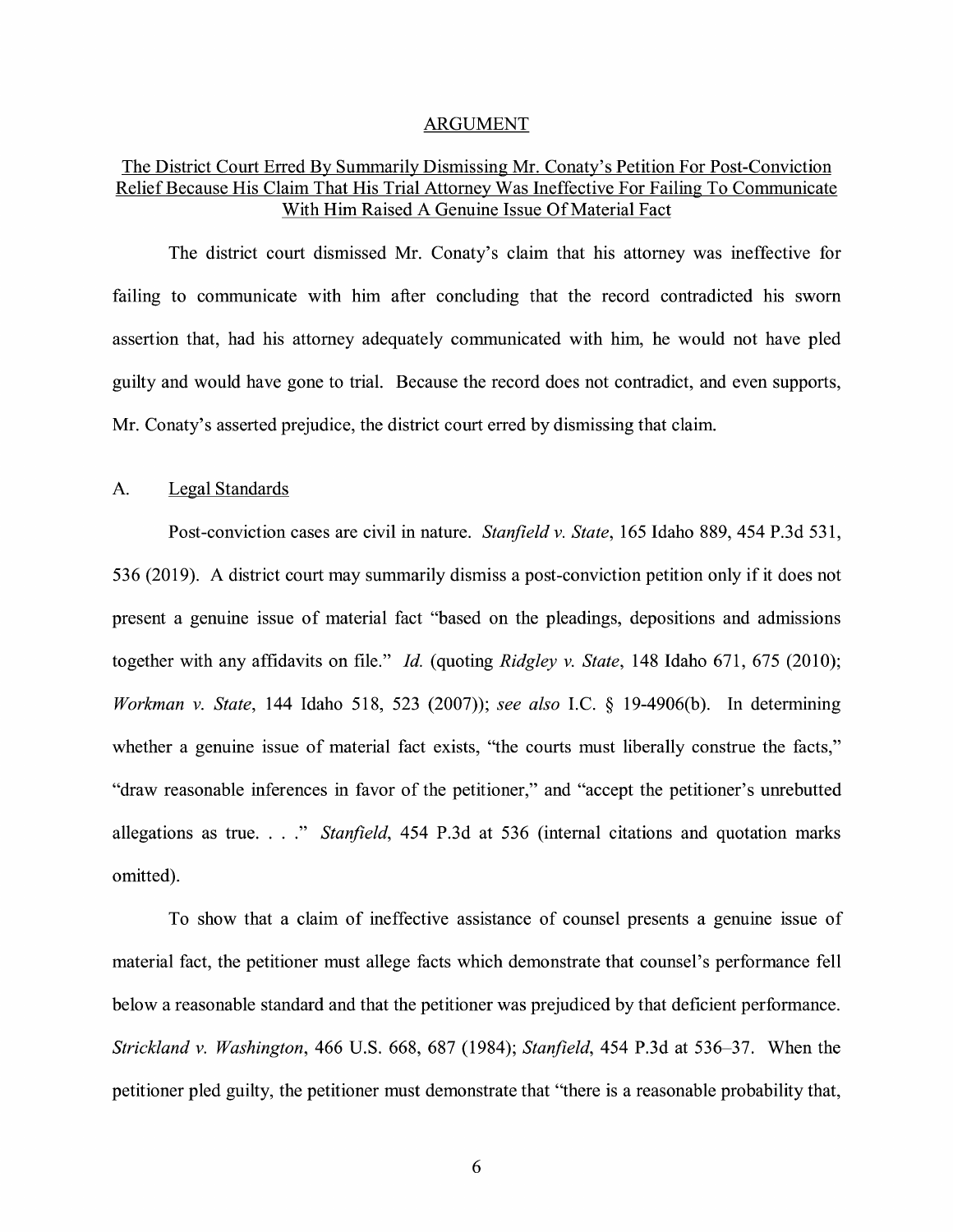but for counsel's errors, he would not have pleaded guilty and would have insisted on going to trial." *Booth v. State,* 151 Idaho 612, 621 (2011) (quoting *Ridgley,* 148 Idaho at 676; *Hill v. Lockhart,* 474 U.S. 52, 59 (1985)).

The decision of whether to summarily dismiss a petition for post-conviction relief is a question of law which this Court freely reviews. *Muchow v. State*, 142 Idaho 401, 402 (2006).

### B. Mr. Conaty's Claim That He Would Not Have Pled Guilty, But For His Trial Attorney's Failure To Communicate With Him, Raised A Genuine Issue Of Material Fact

Mr. Conaty alleged his attorney's failure to communicate prejudiced him because "he had lost confidence that he would be adequately represented if he had proceeded to trial," he "pled guilty only out of concern that his attorney would be unprepared at the time of trial, due to her established lack of communication," and "[h ]ad Counsel provided adequate communication ... , he would have proceeded to trial." (R., pp.52–53.) Contrary to the district court's conclusion, nothing in the record contradicts that sworn assertion, and thus the court was required to accept it as true. *See Stanfield,* 454 P.3d at 536-37; R., pp.166-67.

To begin, the district court erroneously concluded that Mr. Conaty's decision to go to trial before pleading guilty contradicted his claim of prejudice. *(See* R., p.167 ("[T]he record is clear that he did in fact proceed to trial, which ended in a mistrial.").) Although the details surrounding the mistrial aren't clear, that Mr. Conaty elected to proceed to trial three months before he pled guilty does not undermine his claim that he later decided to plead guilty due to his attorney's lack of communication. Indeed, seeing his attorney's preparedness, or lack thereof, at the first trial could have certainly compounded Mr. Conaty's concerns with going to trial the second time around.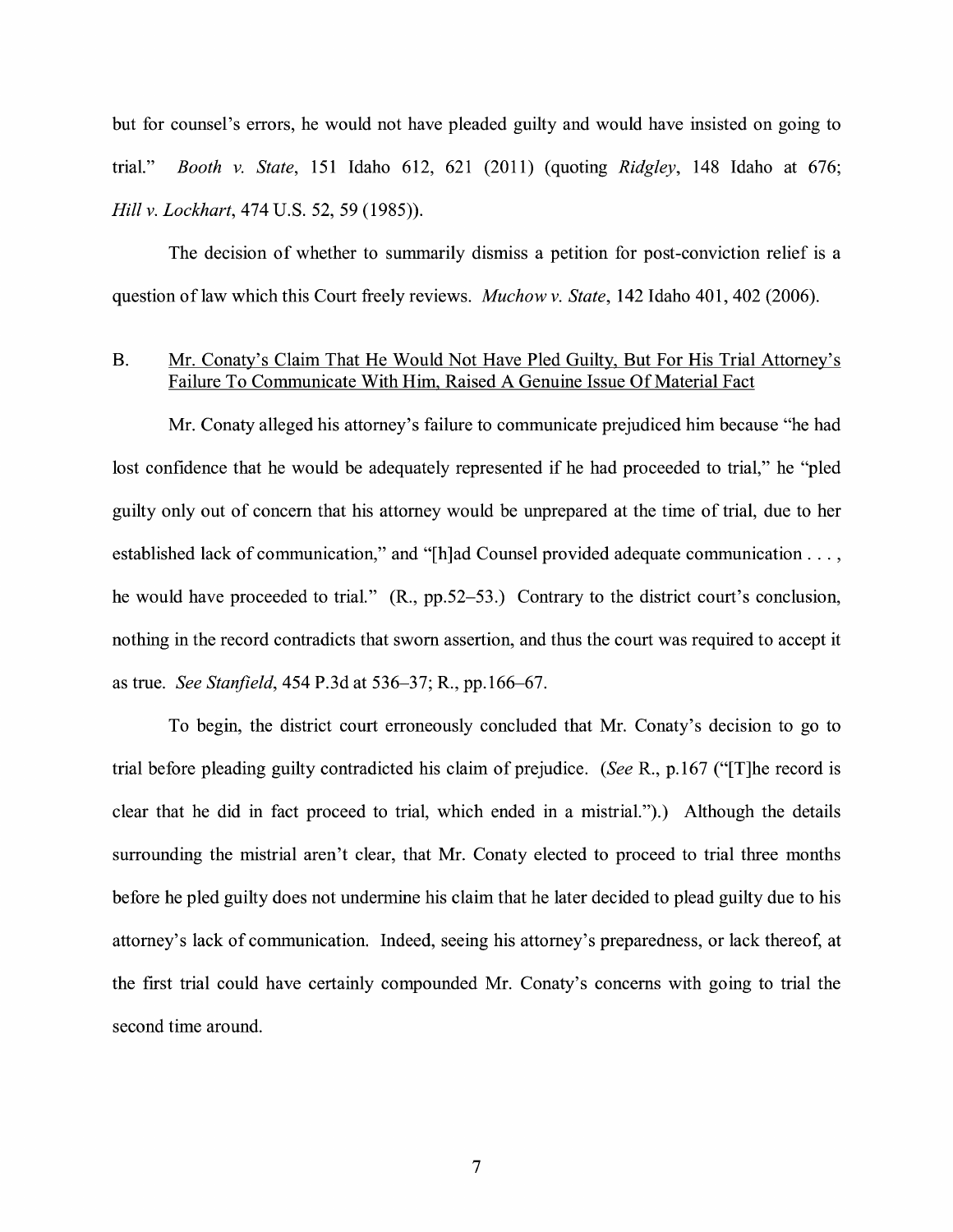Next, the district court erroneously concluded that Mr. Conaty's guilty plea advisory form and statements at the plea hearing, in which he acknowledged that he had "sufficient time" to discuss his case with his attorney, contradicted his claim of prejudice. *(See* R., p.167 ("Petitioner answered under oath on the Guilty Plea Advisory Form that he had sufficient time to discuss the case with his attorney. Petitioner affirmed under oath at the change of plea hearing that he had the time and opportunity to ask his attorney any question that he might have had about anything he did not understand. . . . Petitioner failed to specifically set forth how more time with his attorney would have changed his decision to plead guilty given his statements made under oath that he believed he had sufficient time to discuss pleading guilty with his attorney."), p.22.) If anything, those statements go to create an issue of material fact with respect to deficient performance, which the district court assumed for the purposes of its analysis. *See* LC. § 19-4906(b); *Strickland,* 466 U.S. at 687; R., pp.52-53, 90-92, 166-68. And, as discussed by post-conviction counsel below, having "sufficient time" to talk with defense counsel doesn't mean that defense counsel actually communicated with him during that time. *(See* Tr., p.23, Ls.3-8 ("The State says he says that he had enough time. I don't think this is a question of whether he had enough time. Our perspective is that when his relationship with his lawyer deteriorated to the point that it did, he felt he had no choice. This wasn't a question of did he have enough time to think about it.").) In other words, if counsel demonstrated over the course of Mr. Conaty's case that she would not adequately communicate with him, giving Mr. Conaty "more time" to talk with his attorney would amount to giving him more time to attempt, futilely, to convince her to talk with him.

Finally, the district court erroneously concluded that Mr. Conaty's failure to assert this claim at the change of plea hearing contradicts his claim of prejudice. **(R.,** p.167 ("The only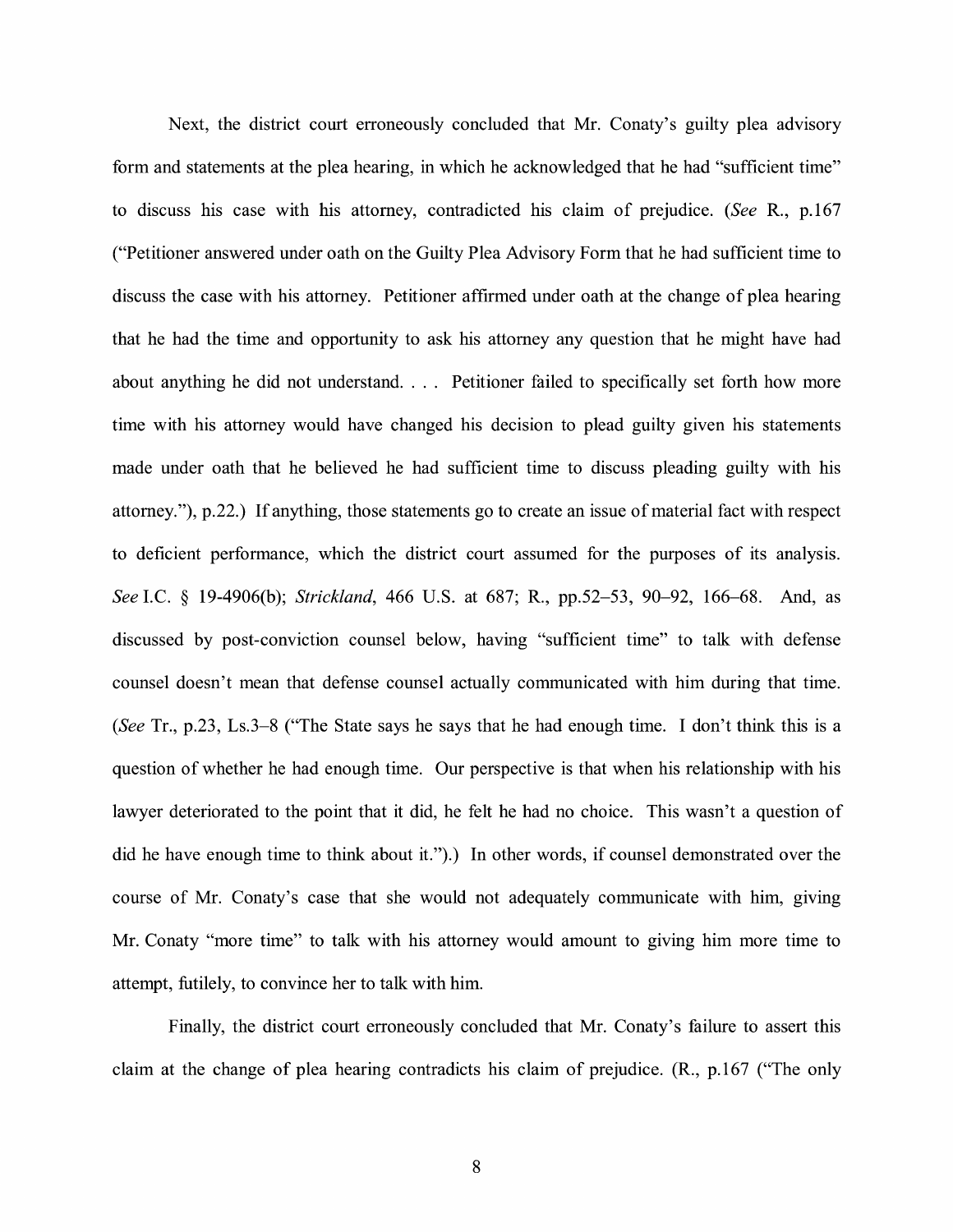complaint lodged by the Petitioner in the Guilty Plea Advisory Form and at the change of plea hearing was that his attorneys failed to file motions and call witnesses for trial.").) But Mr. Conaty had no obligation to preemptively assert potential post-conviction claims at his change of plea hearing. *See* LC. § 19-4901(b); *Odiaga v. State,* 130 Idaho 915, 917 (1997) ("[T]he ordinary requirements for preservation of an issue on direct appeal from a judgment of conviction do not apply to post-conviction proceedings."). And Mr. Conaty mentioned the two motions that his attorney failed to file and her refusal to call witnesses at trial in response to two specific questions, neither of which dealt with his attorney's level of communication with him. (R., p.22 ("Is there anything you have requested your attorney to do that your attorney has *not*  done?"), p.23 ("Are there any motions or other requests for relief that you believe should still be filed in this case?").) If anything, though, Mr. Conaty's general assertion on the guilty plea advisory form and at the guilty plea hearing that his attorney was "ineffective" **(R.,** p.23 (purporting to reserve the right to appeal "misrepresentation ineffective counsel"), and that he was not satisfied with his attorney **(R.,** p.26), supports his claim that he pied guilty because he lost trust in his attorney due to her failure to communicate.